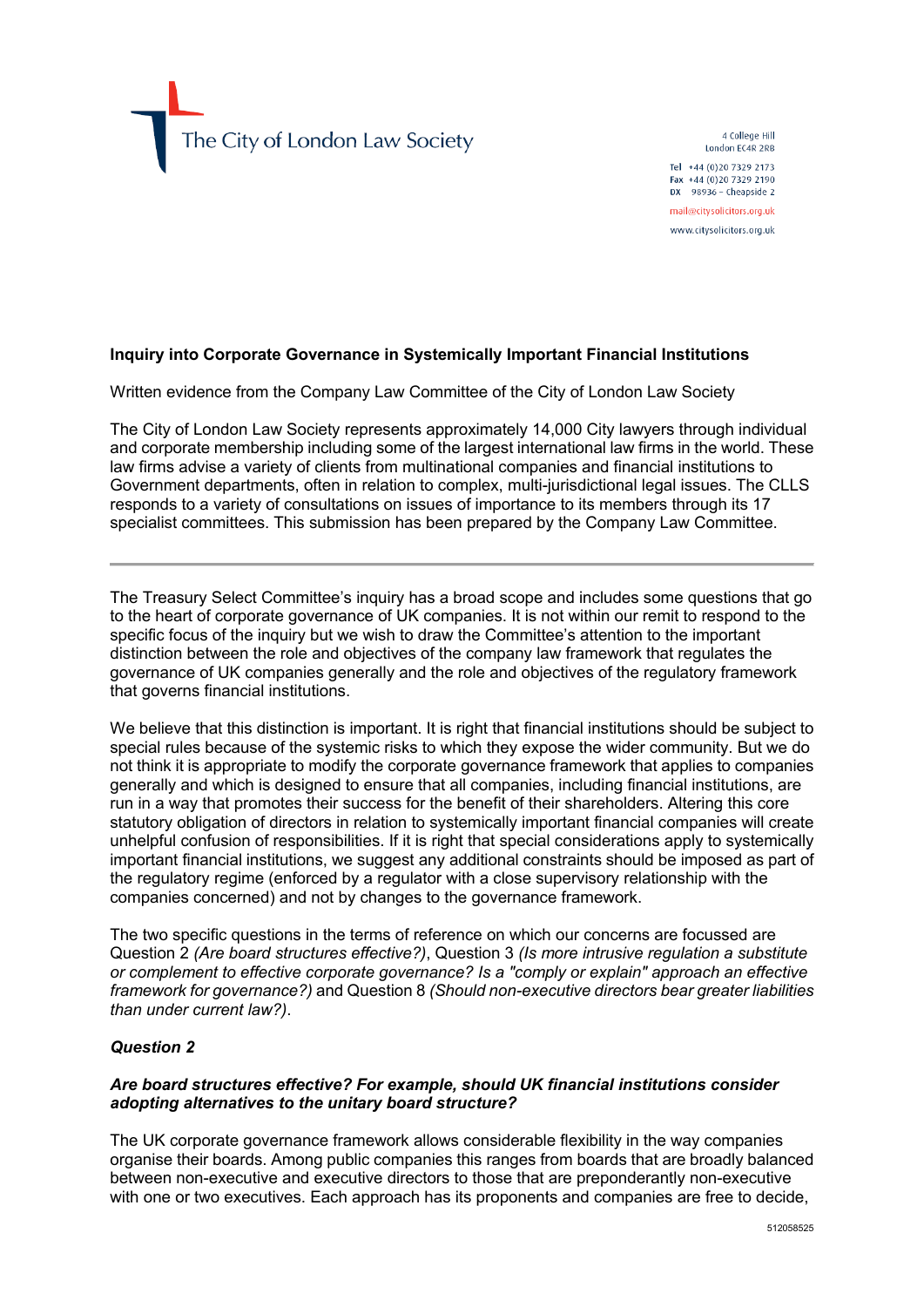after appropriate engagement with their shareholders, which will be most effective for them. The question seems to suggest that the Treasury Select Committee may want to go further and consider whether a dual board structure would be appropriate for SIFIs. That would be a step that would require a major re-engineering of the governance framework for those institutions, including defining the duties and responsibilities of each board. No doubt in considering this question the Treasury Select Committee will seek evidence of how other governance systems work and whether they proved more effective in the recent financial crisis compared to unitary boards; and in assessing that evidence we would urge the Treasury Select Committee to recognise that any corporate governance framework is a complex system of checks and balances: the perceived effectiveness of dual board structures within a different legal and cultural framework would not necessarily be replicated in the UK.

# *Question 3*

## *Is more intrusive regulation a substitute or complement to effective corporate governance? Is a "comply or explain" approach an effective framework for governance?*

We do not believe more intrusive regulation should be a substitute for, or a complement to, effective corporate governance. The "comply or explain" approach to corporate governance is applied against a regulatory background that sets certain minimum standards. The comply or explain approach allows companies to preserve operational flexibility and to work out their own optimal arrangements in dialogue with their investors. This gives flexibility where a standard imposes a particular burden on smaller companies or, for some reason ( which may be temporary) is thought not to be appropriate for a particular company. Regulations, which are slow to adapt, are invariably crafted in order to achieve a political consensus. We believe regulations are likely to result in lower standards being set than a "comply or explain" approach which can set higher aspirational standards (because companies can choose to explain if they do not comply) and can evolve more quickly than regulations in the light of changing conditions and investor expectations. By way of example, the UK Corporate Governance Code not only expresses broad principles, but also includes a number of concrete guidelines. Recent work by the Financial Reporting Council demonstrates that when new higher standards of corporate governance have been introduced companies have been relatively quick to adopt the new standards (for example in relation to putting all directors up for annual election) even though initially there was not consensus about the new requirement. The FRC has also shown that there is high compliance with the Code and generally the quality of explanations is good and that companies and investors are working together to enhance the quality of disclosure in other cases of non-compliance. More intrusive regulation could make companies less willing to strive to meet the higher standards that emerge under a "comply or explain" approach and would also impose a greater burden on smaller companies less able to meet the higher standards at an early stage (or where the higher standards may not be appropriate for their particular situation). There is a risk that more intrusive regulation could result in an approach that involves more box-ticking and boilerplate disclosure: a race to the bottom, rather than encouraging companies to engage with investors and the benefits of adopting the Code provisions.

While there is certainly a role for regulation in constraining corporate behaviour that could increase systemic risk and harm the wider public (e.g. regulation requiring banks to hold minimum levels of capital having regard to their risk-weighted assets; regulation protecting the environment), more intrusive regulation of a company's governance arrangements would shift responsibility from companies and their owners to the regulator, undermining the role of shareholders as responsible owners and create a confusion of responsibilities on the part of the directors.

## *Question 8*

## *Should non-executive directors bear greater liabilities than under current law?*

We do not understand why the question focuses on non-executive directors. If it is concerned with general legal duties (rather than specific regulatory obligations) we think the distinction is misconceived. We do not believe that imposing additional liabilities on directors will achieve any desired improvement in the stewardship of their companies. The standards of conduct and assurance required by the Companies Act are high. More onerous standards would expose